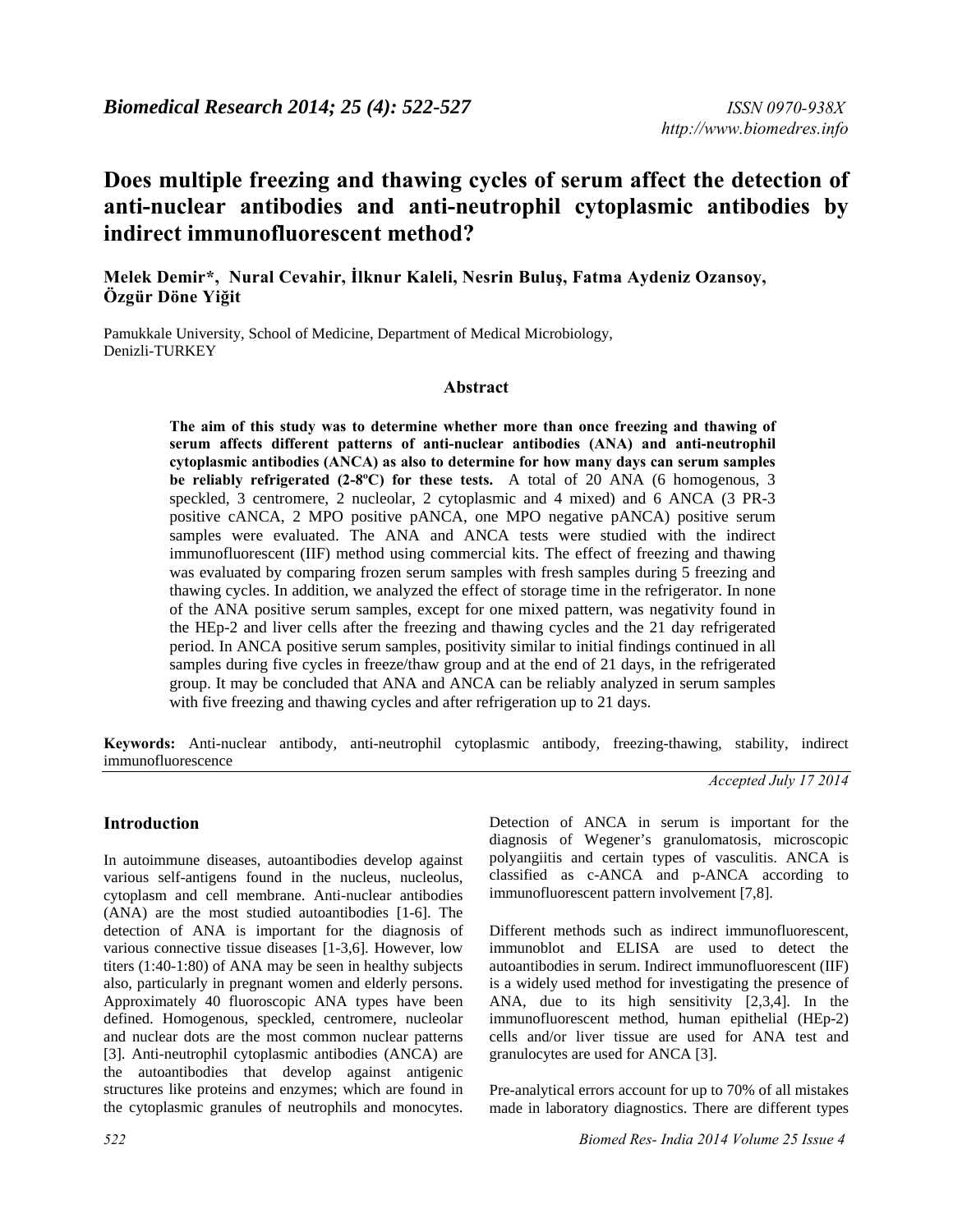of pre-analytical errors. A source of pre-analytical errors is storage conditions of samples. One of the quality indicators in the pre-analytic phase is improperly stored samples [9-11].

Most ANA and ANCA commercial test kits enable concurrent examination of more than one patient sample on a single slide. Laboratories with limited facilities may choose to examine samples after collecting them from all the patients. Therefore serum samples may be stored in the refrigerator  $(2 - 8^{\circ}C)$  or deep freezer until enough samples are collected to run the tests. The recommendations of commercial kits about duration of storage of serum in the fridge vary for autoantibodies. Different kits and guidelines differ in their directions about maximum duration of serum storage, such as, 2 days [12,13], 3 days [4], 4-7 days [14,15], and up to 14 days [16]. Commercially available IIF kits warn against repeated freezing and thawing of samples, as it may affect the protein structure of the antibodies causing their degradation. However, in many laboratories, serum samples are frozen and thawed for a number of reasons. Although studies are available in the literature investigating the effect of freezing and thawing on the detection of viral antibodies [17], viral DNA [18,19], thyroid autoantibodies [20], cytokines in sputum [21] and genomic DNA in whole blood [22]; yet to the best of our knowledge, there are no studies investigating how autoantibodies like ANA and ANCA are affected by freezing and thawing.

The aim of this study was to determine whether freezing and thawing of serum, up to five cycles, affects different patterns of ANA and ANCA, and also, the length of time that serum samples can be reliably refrigerated (2-8ºC) for these tests so as to recommend them in routine laboratory studies.

## **Material and Methods**

In this study, patients' serum samples, which were tested for routine ANA/ANCA were used. ANA and ANCA tests were studied with the IIF method. Slides coated with HEp-2 and hepatic cells (Mosaic HEp-20-10/liver (monkey)- Euroimmun-Germany) were used for ANA testing and biochip slides coated with granulocytes (Granulocyte Mosaic-EUROPLUS-Euroimmun-Germany) were used for ANCA. Serum samples were diluted in titers of 1:100 for ANA and 1:10 for ANCA and tests were carried out following the guidelines of the manufacturer. The study used serum in which different pattern positives like homogenous, speckled, nucleolar, centromere, mixed, cytoplasmic were detected in HEp-2 cells and in granulocyte-coated biochip slides with cANCA and pANCA positive patient serum.

#### *Investigation of the effects of freezing and thawing and the duration of storage in the fridge (2 - 8 ºC)*

Serum samples were included in this study on the day that positivity was detected and were divided into two aliquots. Serum from each pattern group was divided into two Eppendorf tubes one of which was stored at -20 ºC in a deep freezer (Group 1) and another at 2-8 ºC in a normal refrigerator (Group 2). The sera of Group 1 were completely thawed at room temperature and examined for ANA and ANCA at 48-72 hour intervals. Tests were repeated by performing 5 cycles of freezing and thawing. With the sera of Group 2, ANA and ANCA tests were repeated on 3rd, 7th, 10th, 14th and 21st days after the first day of the study.

All antibody measurements were routinely performed under the same conditions by the same persons. All slides were evalauted under immunofluorescent (Eurostar-II) microscope by three different researchers concurrently with positive and negative controls in both groups. Fluorescence intensity was interpreted using qualitative IIF scale  $[2,3,23]$  (negative,  $+, ++$ ,  $+++$  and  $+++$ ), and recorded. All digital images of the study were recorded.

## **Results**

A total of 20 ANA positive serum samples and 6 ANCA positive serum samples were investigated in the study. Of the ANA positive serum, 6 had a homogenous pattern, 3 speckled, 3 centromere, 2 nucleolar, 2 cytoplasmic and 4 with mixed patterns (homogenous-speckled, speckledcytoplasmic, nucleolar-speckled-cytoplasmic, nuclear dotscytoplasmic) (Table 1). Negativity was not observed in any of the homogenous, speckled, centromere, cytoplasmic and mixed patterns, except for one mixed pattern, either after the freezing and thawing procedures or the storing at 2-8 ºC for 21 days, however fluorescent density was reduced one degree in some samples (Table 1).

In one mixed pattern (nucleolar-speckled-cytoplasmic) serum sample nucleolar pattern disappeared on 3rd, 7th and 10th days in Group 2, and until fourth cycles in Group 1 on HEp-2 cells, but positivity of speckled and cytoplasmic were found to continue. However nucleolar appearance continued in liver sections of the same sample. In the same serum sample, nucleolar appearance in the HEp-2 cells was re-positive again only on day 14 in the fridge group and in the fourth cycle in the deep freezer group and this nucleolar positivity disappeared in following days and cycles. This serum sample was followed up with three-day intervals up to 30 days and up to 9 freezing and thawing cycles. Although nucleolar positivity continued in the liver cells during this period, the nucleolar was evaluated as negative in HEp-2. The ANA profile test of this serum sample was studied twice (ANA profile 3 EUROLINE- Euroimmun) during this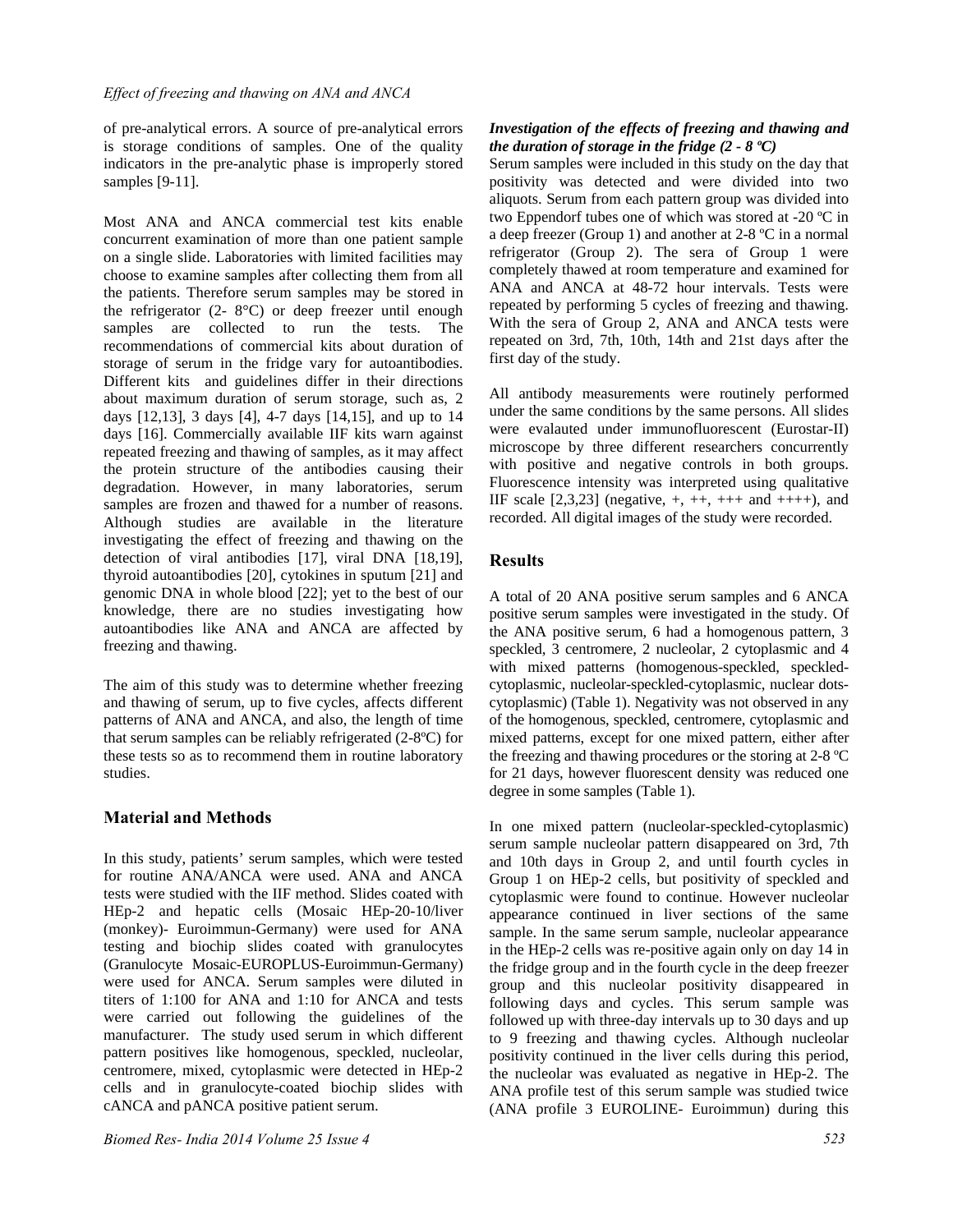process. AMA-M2 was detected as (+++) positive in both the ANA profile studies and SS-A was detected as a weak positive in the first study. This situation was not observed in the other nucleolar pattern positive serum samples. A total of 6 ANCA positive serum samples were evaluated in the study (Table 2). Of the ANCA positive serum, 3 were PR-3 positive cANCA, 2 MPO positive pANCA and one was MPO negative pANCA. Positivity similar to initial evaluations continued during the five cycles in the deep freezer group and at the end of 21st day in the fridge group. Results consistent with initial findings were obtained at the end of predicted durations in both groups.

*Table 1: Stability and Fluorescence intensity (on HEp-2 cells) of ANA in serum samples* 

| <b>Samples No.</b> | <b>Fluorescence Pattern</b> | Fridge $(2-8 °C)$                     |                 | Freeze and thawing                    |                 |
|--------------------|-----------------------------|---------------------------------------|-----------------|---------------------------------------|-----------------|
|                    |                             | <b>Fluorescence intensity (HEp-2)</b> |                 | <b>Fluorescence intensity (HEp-2)</b> |                 |
|                    |                             | <b>First day</b>                      | 21st day        | <b>First day</b>                      | 5th cycle       |
|                    | Homogeneous                 | $(++++)$                              | $(++++)$        | $(++++)$                              | $(++++)$        |
| $\overline{c}$     | Homogeneous                 | $(++)$                                | $(++)$          | $(+++)$                               | $(++)$          |
| 3                  | Homogeneous                 | $(++)$                                | $(+++)$         | $(++)$                                | $(++)$          |
| 4                  | Homogeneous                 | $(++)$                                | $(++)$          | $(++)$                                | $(++)$          |
| 5                  | Homogeneous                 | $(+++)$                               | $(++)$          | $(+++)$                               | $(++)$          |
| 6                  | Homogeneous                 | $(++)$                                | $(++)$          | $(++)$                                | $(++)$          |
|                    | Homogeneous, Speckled       | $(+++)$                               | $(+++)$         | $(+++)$                               | $(++)$          |
| 8                  | Speckled                    | $(+++)$                               | $(+++)$         | $(+++)$                               | $(++)$          |
| 9                  | Speckled                    | $(++++)$                              | $(++++)$        | $(++++)$                              | $(++++)$        |
| 10                 | Speckled                    | $(++)$                                | $(++)$          | $(++)$                                | $(++)$          |
| 11                 | Speckled, cytoplasmic       | $(+++)$                               | $(+++)$         | $(+++)$                               | $(++)$          |
| 12                 | Nucleolar                   | $(++)$                                | $(++)$          | $(++)$                                | $(++)$          |
| 14                 | Nucleolar                   | $(+++)$                               | $(+++)$         | $(+++)$                               | $(+++)$         |
| 13                 | Nucleolar,<br>Speckled,     | Nucleolar $(++)$                      | Nucleolar (-)   | Nucleolar $(++)$                      | Nucleolar $(-)$ |
|                    | cytoplasmic                 | Speckled $(++)$                       | Speckled $(++)$ | Speckled $(++)$                       | Speckled (++)   |
|                    |                             | $cytop. (+++)$                        | $cytop. (+++)$  | $cytop. (+++)$                        | $cytop. (+++)$  |
| 15                 | Centromere                  | $(+++)$                               | $(+++)$         | $(++)$                                | $(++)$          |
| 16                 | Centromere                  | $(++)$                                | $(+++)$         | $(+++)$                               | $(+++)$         |
| 17                 | Centromere                  | $(++)$                                | $(+++)$         | $(+++)$                               | $(++)$          |
| 18                 | Cytoplasmic,                | $(++)$                                | $(+++)$         | $(++)$                                | $(++)$          |
|                    | nuclear dots                |                                       |                 |                                       |                 |
| 19                 | Cytoplasmic                 | $(+++)$                               | $(+++)$         | $(+++)$                               | $(+++)$         |
| 20                 | Cytoplasmic                 | $(++)$                                | $(++)$          | $(++)$                                | $(++)$          |

*Table 2. Stability and fluorescence intensity of ANCA in serum samples* 

| Samples no.    | <b>Fluorescence Pattern</b> | Fridge $(2-8 °C)$<br><b>Fluorescence Intensity</b><br>First day 21st day |         | <b>Freeze and thawing</b><br><b>Fluorescence intensity</b><br>First day 5th cycle |         |
|----------------|-----------------------------|--------------------------------------------------------------------------|---------|-----------------------------------------------------------------------------------|---------|
|                | $cANCA-PR3$ (positive)      | $(+++)$                                                                  | $(+++)$ | $(++)$                                                                            | $(+++)$ |
|                | cANCA-PR3 (positive)        | $(+++)$                                                                  | $(+++)$ | $(++)$                                                                            | $(+++)$ |
|                | cANCA-PR3 (positive)        | $(++)$                                                                   | $(++)$  | $(++)$                                                                            | $(++)$  |
| $\overline{4}$ | pANCA-MPO (positive)        | $(++)$                                                                   | $(+++)$ | $(++)$                                                                            | $(+++)$ |
|                | pANCA-MPO (positive)        | $(+++)$                                                                  | $(+++)$ | $(+++)$                                                                           | $(++)$  |
| -6             | pANCA-MPO (negative)        | $(++)$                                                                   | $(++)$  | $(++)$                                                                            | $(++)$  |

# **Discussion**

Pre-analytical errors are usually higher than other laboratory procedures in the total testing process [9]. One of the quality indicators for error in the pre-analytic phase

is improperly stored samples [11]. Sometimes serum samples may be stored in the fridge  $(2 - 8^{\circ}C)$  or deep freezer until tested. It is a known fact that antibodies keep their stability if serum is stored at below -20 ºC. Although performing more than one freezing and thawing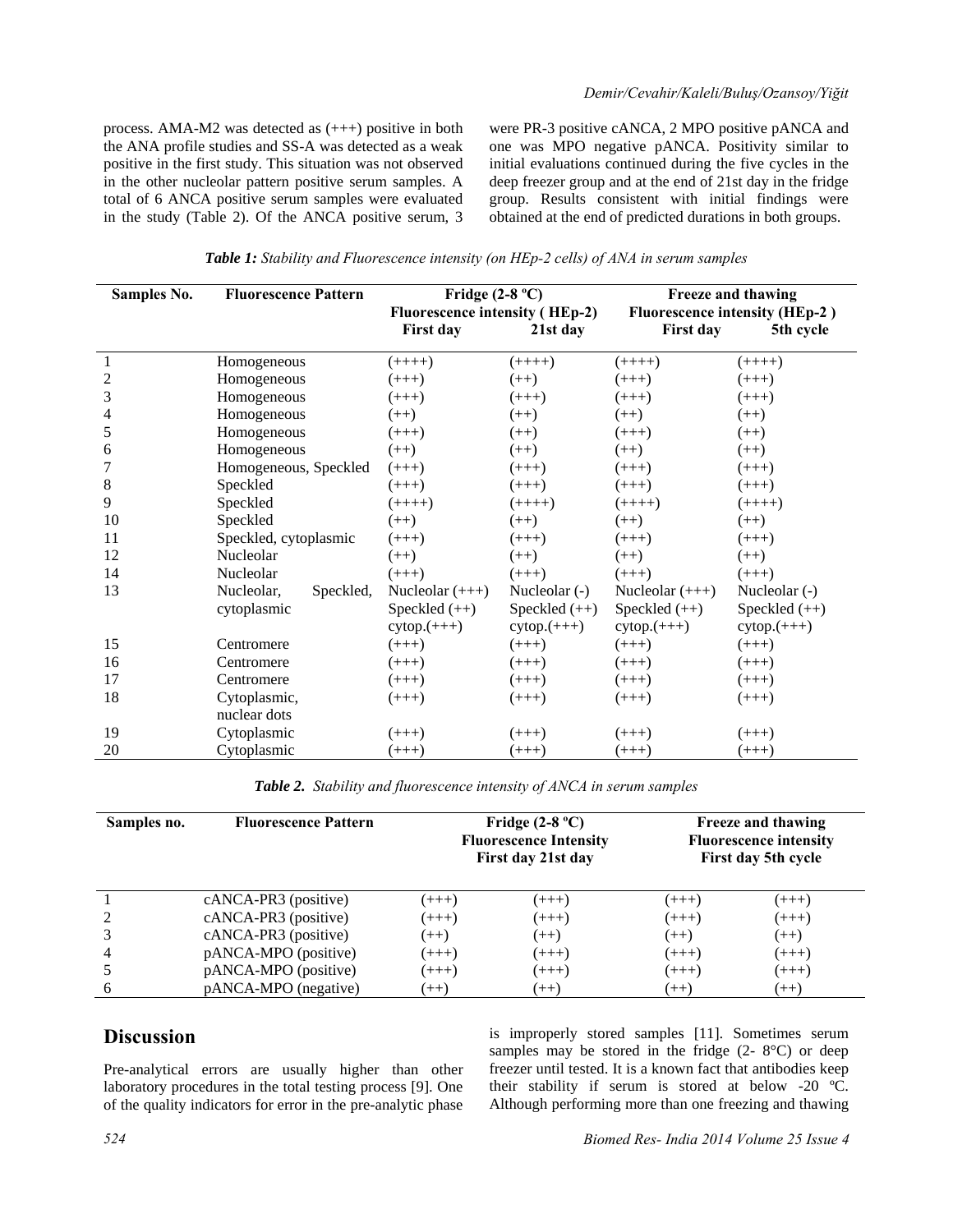procedure on serum could harm the normal structure of serum and especially lead to the disruption of protein compounds, not many studies are available investigating this issue. In literature, there are different studies investigating whether the freezing and thawing procedure has any effect on detection of antibodies against measles, rubella, mumps viruses in human serum and the detection of HBV-DNA with the PCR method [17-19].

IIF is the most commonly used method for detection of ANA and ANCA. The three parameters required to interpret the ANA test results include, substrate used, titer of the positive test and the fluorescent pattern [2,3]. In this study, serum samples which had different pattern properties were included based on their appearances in HEp-2 cells and hepatocytes. The ANA test results were evaluated from  $+$  to  $++++$  in this study. Except for one mixed pattern serum sample, all samples in both study groups were found to have the same ANA positivity patterns consistent with the initial ones. Only in two serum samples the fluorescence intensity was decreased by one degree. In this study, ANCA positivity was found to continue in both study groups.

In a study investigating the effects of the freezing and thawing procedure on the detection of Suid Herpesvirus 1 antibodies with ELISA in wild boar serum, results were reported to change in 10 of the 37 serum samples at different cycles of the five freezing and thawing cycles [24]. In another study, TSH, fT4, TPO-Ab and TG-Ab were investigated in serum and no statistically significant difference was found between results obtained after 0, 1, 3 and 6 days in samples stored at +4 degrees. In the same study, frozen and fresh serum samples were compared and it was reported that there was no difference between the results with 50 freezing and thawing cycles [20]. In another study investigating the effect of freezing and thawing on measles, mumps and rubella antibodies evaluated by the ELISA method, it was reported that there is no statistically significant difference in IgG antibody levels at the end of 10 freezing and thawing cycles for all three viruses and that the antibodies were quite stable [17].

In our study, it was observed that different ANA pattern positivities were not affected by study conditions, except for one mixed pattern. In one mixed pattern (nucleolarspeckled-cytoplasmic) serum sample, nucleolar pattern disappeared in HEp-2 cells, but in liver sections, nucleolar positivity was observed to continue in both study groups in during study period. AMA-M2 was found to be positive, SS-A was found to be a weak positive in the ANA profile study of this serum sample. The nucleolus is the site in which rRNA precursor molecules (pre-rRNAs) are synthesized, coordinated and accumulated in eukaryotic cells. Various nucleolar

proteins and molecules responsible for ribosomal activity have been reported to be localized in different regions of the cell nucleolus in different phases of the cell cycle [25- 27]. PM/Scl, nucleolin, fibrillarin, RNAP-I, I/III and human upstream binding factor cause nucleolar pattern appearance in HEp-2 cells [2,3]. Although the ANAprofile test kit used in our study contains anti-PM-Scl, the positivity was not detected in the above mentioned mixt pattern. It was considered that this serum sample might contain an antibody against another antigen group; which could form a nucleolar pattern appearance (anti-RNAP-I, I/III, anti-nucleolin or anti-fibrillarin). In previous studies, particularly anti-RNAP I/III antibodies were reported to show difficult nucleolar staining in HEp-2 cells [28,29].

In our study, it was quite interesting to detect the continuance of nucleolar pattern in liver sections in the above mentioned mixed-pattern positive serum and not in the HEp-2 cells. From the beginning of this study, attention was given to make sure that tests were conducted and evaluated by the same hands and that this study was conducted in a similar fashion as in routine patient studies. Test kits with the same lot number were used and all results were evaluated under the same microscope and interpreted by the same researchers during this study. Therefore, we may conclude that the findings in the mentioned mixed pattern case did not result from study conditions or examiners. In addition, the continuing nucleolar appearance during the study period in liver cells suggests that there was no loss in the antibody titer due to the time of storage in the fridge or the freezing and thawing procedure. This condition was considered to arise from the properties of HEp-2 cells and the antibody relationship causing nucleolar positivity in this serum sample.

In spite of our efforts, a similar study investigating the effects of freezing and thawing and duration of storage at 2-8ºC on ANA and ANCA stability could not be found in the published literature. Thus the results of our study can be considered valuable for providing recommendations for routine laboratory studies.

## **Conclusions**

Based on the results obtained in this experiment, we may conclude that; ANA and ANCAs remained stable and could be detected with IIF in serum samples stored in the refrigerator for up to 21 days and during five freezing and thawing cycles.

Using liver cell series concurrently with HEp-2 cells for ANA could be useful for the detection of some antibodies; which may not be detected in HEp-2 due to various reasons. The immediate examination of autoantibody tests is important for test result quality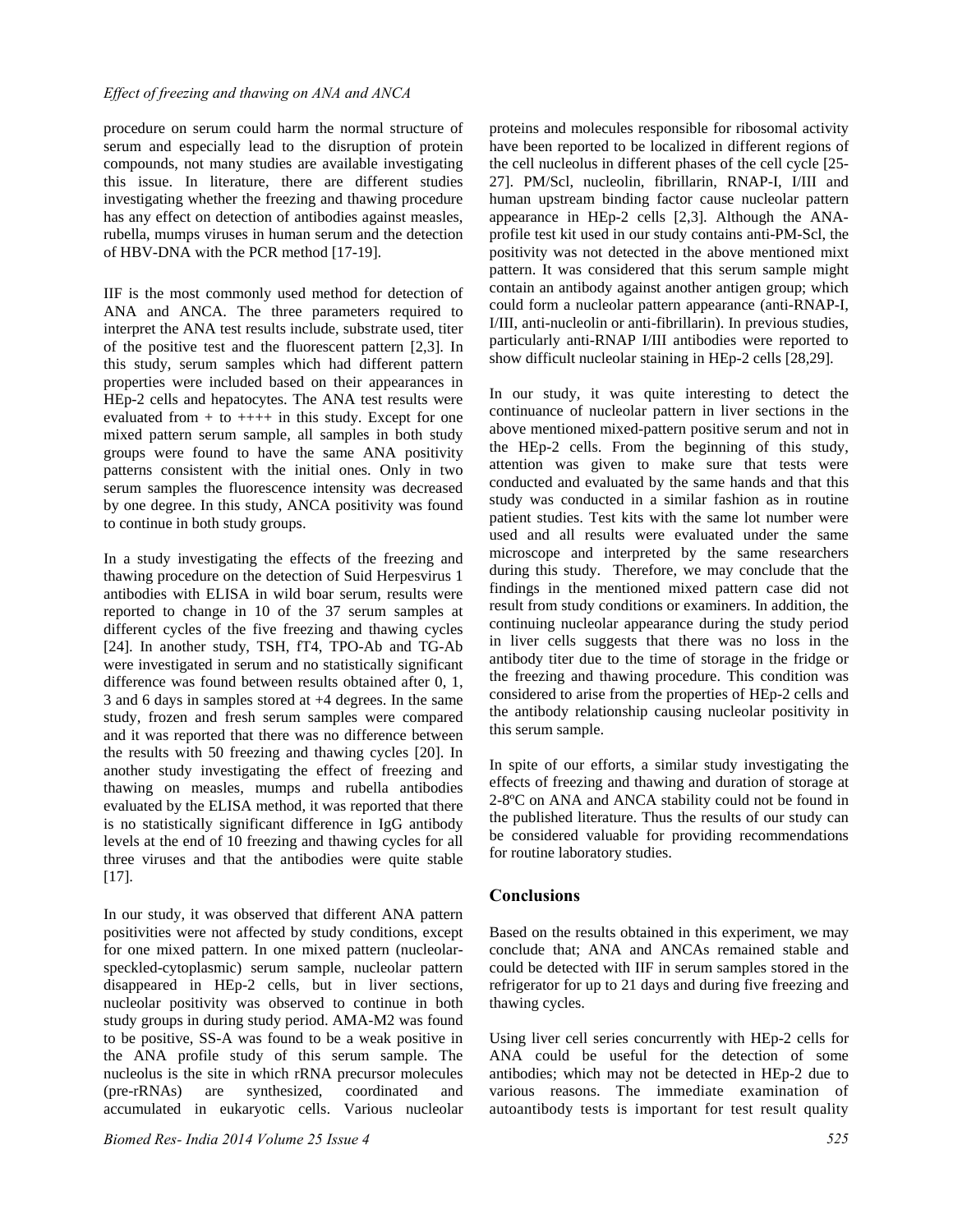and accuracy. However, tests may not be done immediately due to laboratory facilities and working conditions. In this study, it was concluded that storing serum samples in a normal refrigerator or a deep freezer does not negatively affect the detection of ANA and ANCA with IIF.

This study was approved by the Clinical Researches Ethics Committee of Pamukkale University Medical Faculty,Turkey.

#### **References**

- 1. Muro Y. Antinuclear antibodies. Autoimmunity 2005; 38:3-9.<br>Kumar Y, Bhatia A,
- 2. Kumar Y, Bhatia A, Minz RW. Antinuclear antibodies and their detection methods in diagnosis of connective tissue diseases: a journey revisited. Diagn Pathol 2009;4:1.
- 3. Tozzoli R, Bizzaro N, Tonutti E, et al. Guidelines for the laboratory use of autoantibody tests in the diagnosis and monitoring of autoimmune rheumatic diseases. Am J Clin Pathol 2002;117:316-24.
- 4. Kavanaugh A, Tomar R, Reveille J, Solomon DH, Homburger HA. Guidelines for clinical use of the antinuclear antibody test and tests for specific autoantibodies to nuclear antigens. American College of Pathologists. Arch Pathol Lab Med 2000;124:71- 81.
- 5. Tozzoli R. The diagnostic role of autoantibodies in the prediction of organ-specific autoimmune diseases. Clin Chem Lab Med 2008;46:577–87.
- 6. Fritzler MJ, Salazar M. Diversity and origin of rheumatologic autoantibodies.Clin Microbiol Rev 1991;4:256-69.
- 7. Wiik A. What you should know about PR3-ANCA an introduction. Arthritis Res 2000;2:252–4.
- 8. Savige J, Pollock W, Trevisin M. What do antineutrophil cytoplasmic antibodies (ANCA) tell us? Best Pract & Res Clin Rheumatol 2005;19:263-76.
- 9. Plebani M. The detection and prevention of errors in laboratory medicine. Ann Clin Biochem 2010;47:101–10.
- 10. Carraro P, Plebani M. Errors in a Stat laboratory: Types and frequencies 10 years later. Clin Chem 2007;53:1338–42.
- 11. Plebani M. Quality indicators to detect pre-analytical errors in laboratory testing. Clin Biochem Rev 2012;33:85-8.
- 12. ANA HEp-2 test system. Available at: http://www.zeusscientific.com/fileadmin/media/pdfs/i nserts/ifa/autoimmune/pi/ZEUS%20IFA%20ANA%2 0HEp-2%20Test%20System-FA2400EB-R2022EN.pdf Accessed :19 March 2013.
- 13. HEp-2 ANA Kits/Substrate Slides. Available at: http://www.inovadx.com/PDF/di/708100\_EN.pdf Accessed :19 March 2013.
- 14. Antinuclear antibody test system HEp-2. Available at: http://www.trinitybiotech.com/Product%20Document s/10-1240- 29EN%20Antinuclear%20Antibody%20Test%20Syst em.pdf Accessed:19 March 2013.
- 15. Anti-nuclear antibodies HEp-2 (ANA-HEp-2). Available at: at: http://www.orgentec.com/products/pdfs/IFU\_IFT\_DE \_EN/ORG%20870\_IFU\_EN\_QM122130\_2012-08- 08\_1.pdf Accessed :19 March 2013.
- 16. Euroimmun AG. Mosaic HEp-20-10/Liver (monkey). Instruction for indirect immunofluorescence test. FA\_1512-1\_A\_UK\_C06.doc Version: 01/03/2011
- 17. Pinsky NA, Huddleston JM, Jacobson RM, Wollan PC, Poland GA. Effect of multiple freeze-thaw cycles on detection of measles, mumps, and rubella virus antibodies. Clin Diagn Lab Immunol 2003;10:19-21.
- 18. Durmaz R, Otlu B, Direkel S. Effect of multiple freezing and thawing of serum on TT virus and hepatitis B virus DNA positivity. Arch Virol 2002:147:515–8.
- 19. Sanlidag T, Akcali S, Ozbakkaloglu B. Serum hepatitis B DNA: stability in relation to multiple freeze–thaw procedures. J Virol Methods 2005;123:49–52.
- 20. Männistö T, Surcel HM, Bloigu A, et al. The effect of freezing, thawing, and short- and long-term storage on serum thyrotropin, thyroid hormones, and thyroid autoantibodies: implications for analyzing samples stored in serum banks. Clin Chem 2007;53:1986-7.
- 21. Tirelli AS, Colombo C, Torresani E, Cariani L, Arnaboldi E, Conese M. Validation of an automated sensitive immunoassay for quantitation of cytokines in the sputum of cystic fibrosis patients. Clin Chem Lab Med 2007;45:108-11.
- 22. Shao W, Khin S, Kopp WC. Characterization of Effect of Repeated Freeze and Thaw Cycles on Stability of Genomic DNA Using Pulsed Field Gel Electrophoresis. Biopreserv Biobank 2012;10:4-11.
- 23. Carballo OG, Ingénito FB, Ginaca AA, Carabajal P, Costa MA, Balbaryski J. First Argentine consensus for standardization of antinuclear antibodies by indirect immunofluorescence–HEp-2. Acta Bioquím Clín Latinoam 2012;46 :3-13.
- 24. Boadella M, Gortazar C. Effect of haemolysis and repeated freze-thawing cycles on wild boar serum antibody testing by ELISA. BMC Research Notes 2011;4:498.
- 25. Hernandez-Verdun D, Roussel P, Thiry M, Sirri V, Lafontaine DL. The nucleolus: structure/function relationship in RNA metabolism. Wiley Interdiscip Rev RNA 2010;1:415-31.
- 26. Hernandez-Verdun D.Assembly and disassembly of the nucleolus during the cell cycle. Nucleus 2011;2:189-94.
- 27. Fomproix N, Gébrane-Younès J, Hernandez-Verdun D. Effects of anti-fibrillarin antibodies on building of functional nucleoli at the end of mitosis. J Cell Sci 1998;111:359-72.